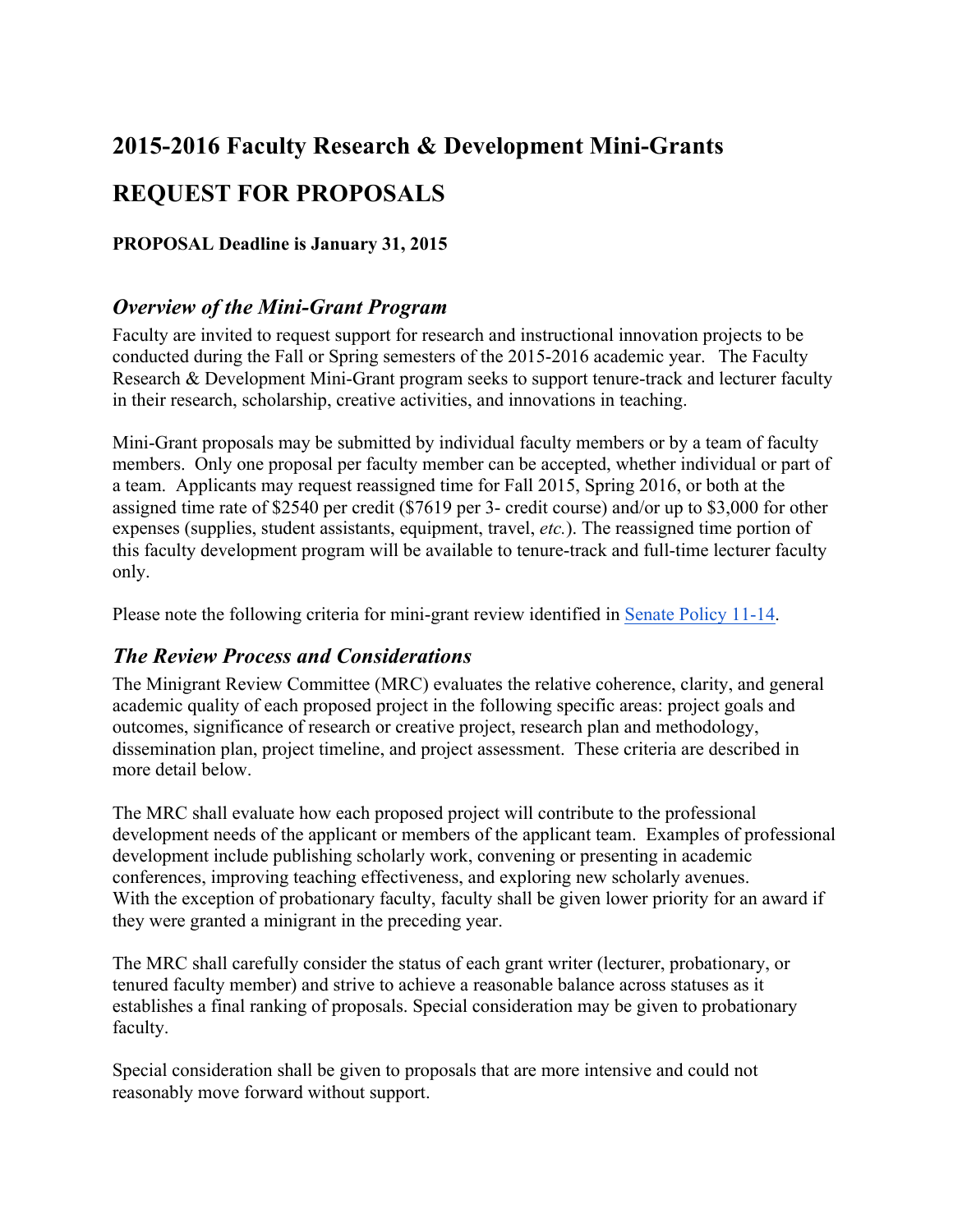Minigrant proposals are encouraged to lay groundwork for the pursuit of funds from external sponsors. Those interested in further grant proposals should work with the Research and Sponsored Programs Office to identify opportunities for external funding.

# *Review Criteria*

Each proposal will be reviewed on the basis of the following criteria. Each criteria will be weighed equally in the overall evaluation of the proposal. Because every discipline has its own standards for scholarship and teaching, reviewers will make every effort to take disciplinary context into consideration when they evaluate a proposal. Applicants are both encouraged to write for a general audience (reviewers) and to write for a scholarly audience (their disciplinary peers).

- *Project goals and outcomes*: The proposal sets clear goals and outcomes for the project, and it explains the steps that will be taken to realize project goals.
- *Research plan and methodology*: The proposal conveys a complete and well thought-out plan for the project that describes the activities of all individuals involved in the project. If support is requested for students, the proposal must also include a description of their role in the project and how the faculty member(s) will provide them mentoring or management.
- *Professional development benefits for faculty*: The proposed makes clear how the project will advance each individual applicant's or research, scholarship, creative activity, or innovation in teaching. The proposal discusses whether the applicant(s) intend to pursue external funding and identifies which courses of external funding are likely to be pursued. If a team of faculty is involved in the project, the benefits for each team member should be addressed.
- *Dissemination plan*: The level and type of dissemination is appropriate for the project, its goals, and its outcomes.
- *Project timeline*: The project goals and objectives are attainable within the timeline of the proposal.
- *Project assessment*: The proposal describes how the product(s) of the project will be assessed and evaluated to determine the degree of success achieved.
- *Budget*: The proposed budget is reasonable in the context of the project description, and the project costs are necessary to achieve project goals and outcomes.

Once award decisions have been announced, all applicants will receive written reviews of their proposal that include what the review committee saw as proposal strengths and what they saw as proposal weaknesses.

# *Proposal Requirements*

Proposal documents should be prepared in a word processor using single-spaced text in a font size no smaller than 12 point. A font should be chosen that is easy for a reviewer to read. The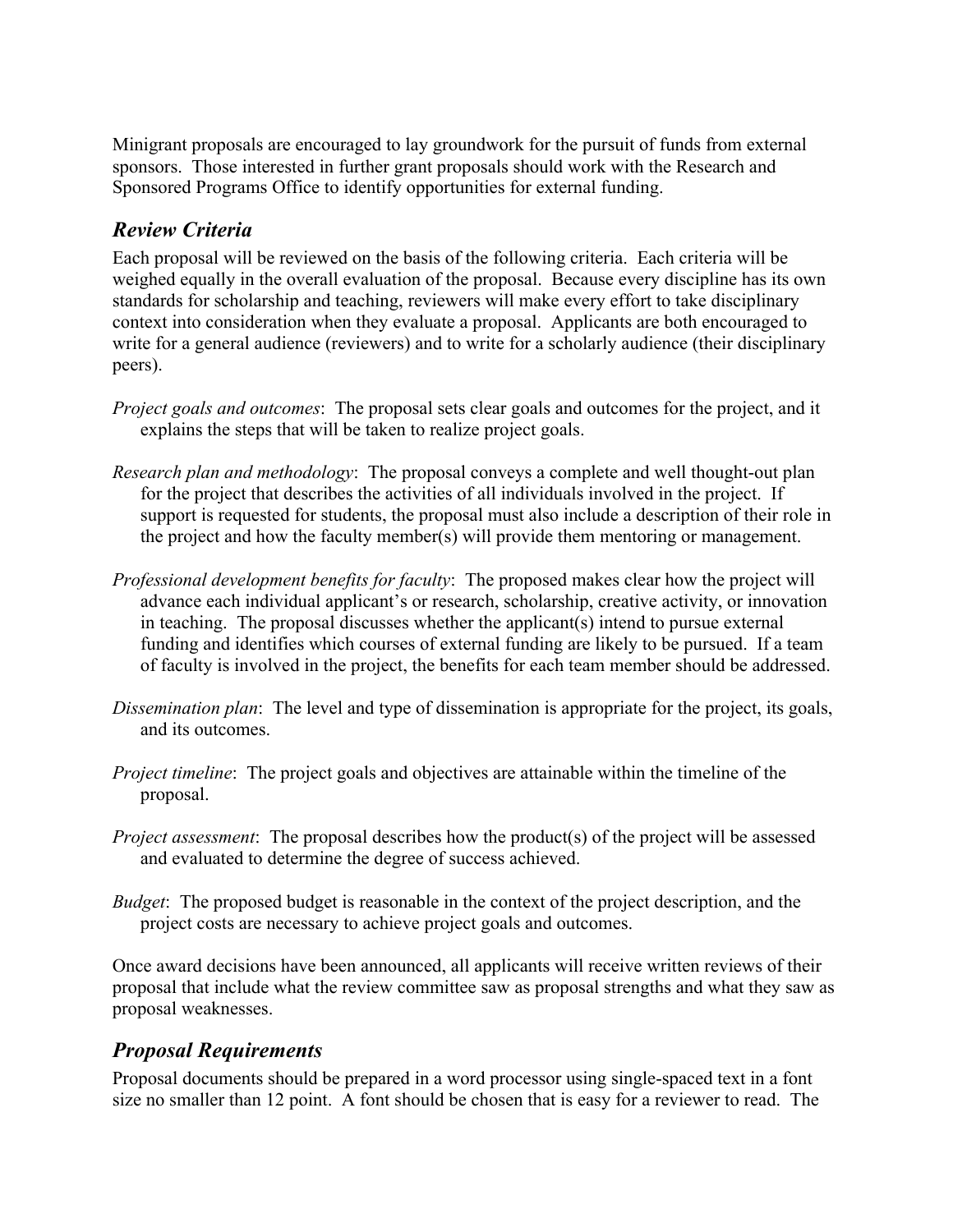MRC suggests Times New Roman, Palatino, or Computer Modern fonts. Page margins (top, bottom, left, and right) should be no smaller than 1 inch, and pages must be numbered.

Each proposal package should consist of a completed *Cover Sheet*, a proposal narrative, and an up-to-date *curriculum vitae* from each team member. If an applicant has received a minigrant in the past five years, the applicant should also include a copy of the post-project report submitted upon the completion of each of those minigrants. No report on minigrants awarded for 2014- 2015 will be required.

# **Cover Sheet (1 page)**

The Cover Sheet provides the MRC with elementary information about the applicant(s) that will be required for review, reporting, and record keeping. If multiple faculty are involved in a project, please submit one coversheet for each individual and identify which applicant will serve as a project lead, or main point of contact for the project.

#### **Proposal Narrative (2-4 pages)**

The proposal narrative should begin with a section titled 'Project Summary' which summarizes the proposed project in a way that is suitable for sharing independently of other proposal components. This summary should be no longer than a half-page.

It is strongly suggested that each proposal include sections that target the categories that will be used to review the proposal, *e.g.*, project goals and outcomes, significance of research or creative project, research plan and methodology, dissemination plan, and project assessment

# **Proposal Budget (1 page)**

The budget page should include an itemized statement of expected cost of the project and a subtotal of those costs along with a subtotal for reassigned time if requested. All costs should be listed and their use described and justified. The need for reassigned time should be justified separately, and the applicant should specify when they would like the reassigned time granted (Fall or Spring). Requests for three units of reassigned time are normal. Requests for six units of reassigned time are allowed, but are very rarely granted.

# **Curriculum Vitae**

An up-to-date copy of the *curriculum vitae* for each applicant.

# *Submission*

The proposal package must be submitted by email to  $minigrant(\partial_c)$ csuci.edu by midnight, Saturday, January  $31<sup>st</sup>$ , 2015. All proposal documents must be submitted in PDF format.

If awarded, faculty recipients shall submit a report of results by June 30, 2016. The format for the report will accompany award documents.